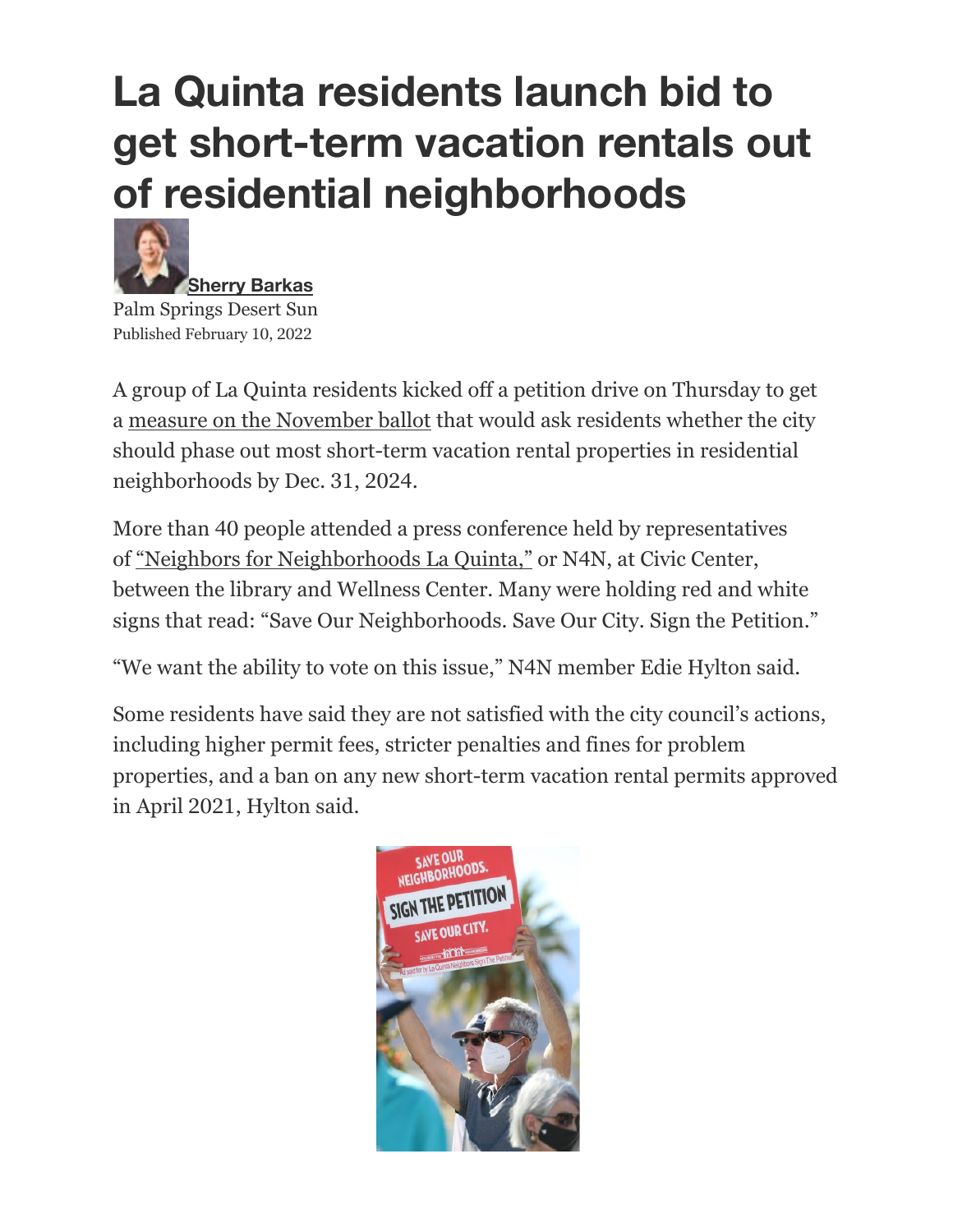Instead, they want to see short-term vacation rentals banned in residential neighborhoods.

"If we're not happy with our leadership, then this is the process to make that happen," Hylton said. The process to get on the ballot is not an easy one, she said.

But "it's our right and it's a democratic process to do it," Hylton said.

The group hopes to collect 3,000 signatures by April 15, N4N organizer Don Shoffstall said.

They have until May 1 to collect the signatures for the November ballot, but want to give themselves extra time if needed, he said.

Only registered La Quinta voters can sign the petitions.

Shoffstall also put out a call for volunteers to help get the petitions signed, saying they have 80 days, which breaks down to about 35 signatures per day.

If passed by voters, the measure would allow short-term vacation rentals only in designated areas, such as those zoned tourist commercial, and in residential neighborhoods where the property owner remains on site throughout the rental.

"Let me be clear, we're not against tourism," Hylton said. "Tourism where zoned and managed is very appropriate and we want to see more of that in La Quinta."

But they belong in "the right places," she said.

In April 2021, following months of lengthy hearings and discussions, the City Council voted 4-1 to ban any new permits. The ban replaced a moratorium on new permits that had been in place since August 2020.

The council also raised permit fees and adopted stiffer fines and penalties, including a two-strikes rule that permanently bans an owner of a problem property or illegally run short-term rentals from the program.

The changes the council made to the city's short-term rental ordinances were largely based on recommendations from staff, a citizen ad-hoc committee appointed by the council and a survey and report by Neighbors for Neighborhoods.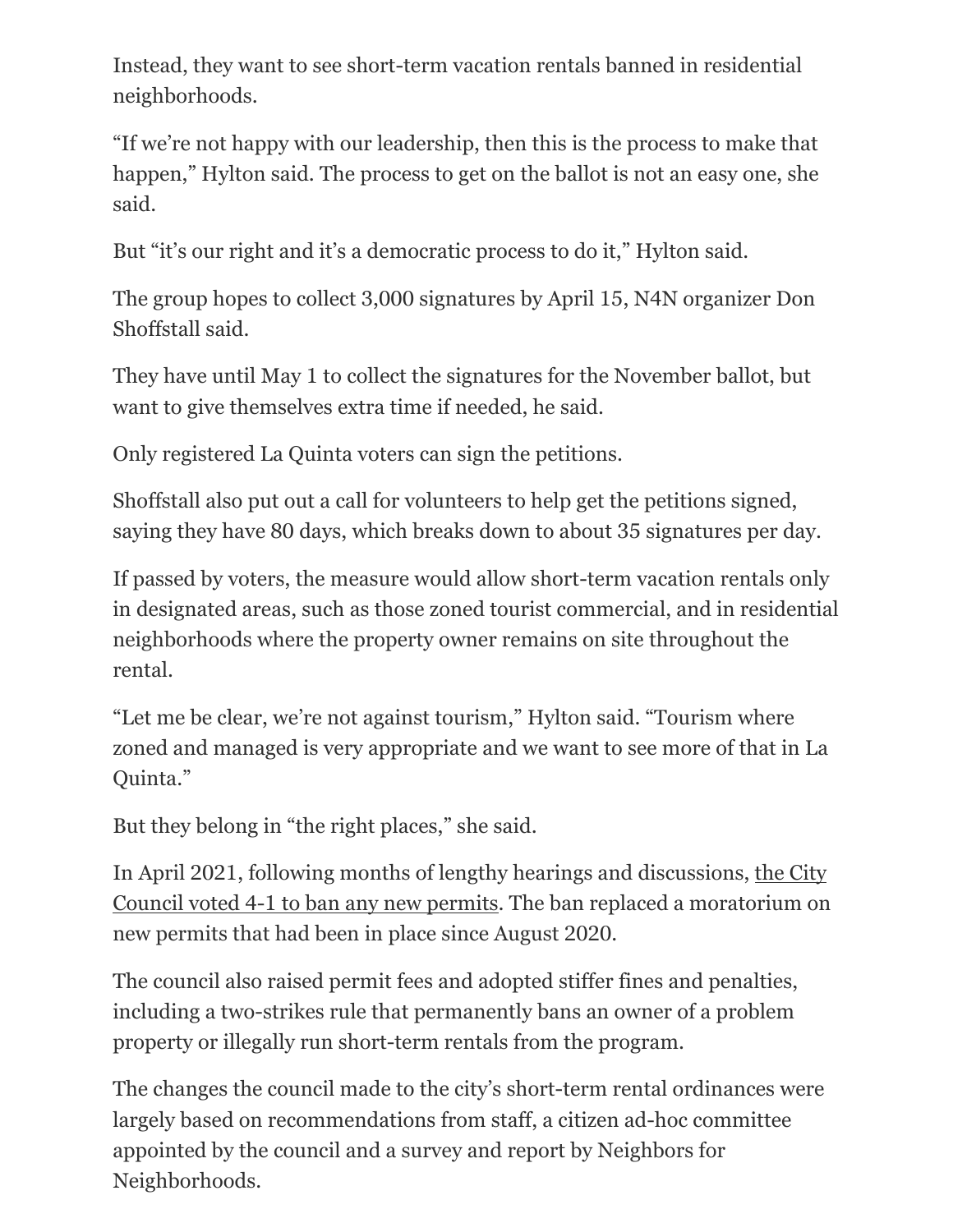In December, staff reported that the stiffer penalties were working and complaints of noise, illegal parking and trash from short-term rentals had decreased substantially since July 2020, when the city saw a spike in complaints as the pandemic drove more people to vacation rentals.

The council also made permits non-transferrable, so when a property cannot continue as a short-term rental. As of Feb. 4, La Quinta has 1,158 active shortterm vacation rental permits, down from 1,320 in January 2021.

Resident Kay Wolff said the ban on new permits can be overturned by the council at any time.



"So, we have to take action before the city repeals the ban…," Wolff said.

Short-term vacation rentals, she said, take away homes that could be occupied by full-time residents.

"We have a housing shortage caused in large part by STVR conversions," Wolff said.

While the number of complaints for noise, parking and trash have dropped "dramatically," Wolff said, some of the most frequently mentioned complaints from residents — like loss of sleep, disrespect and trespassing — are not grounds for citations.